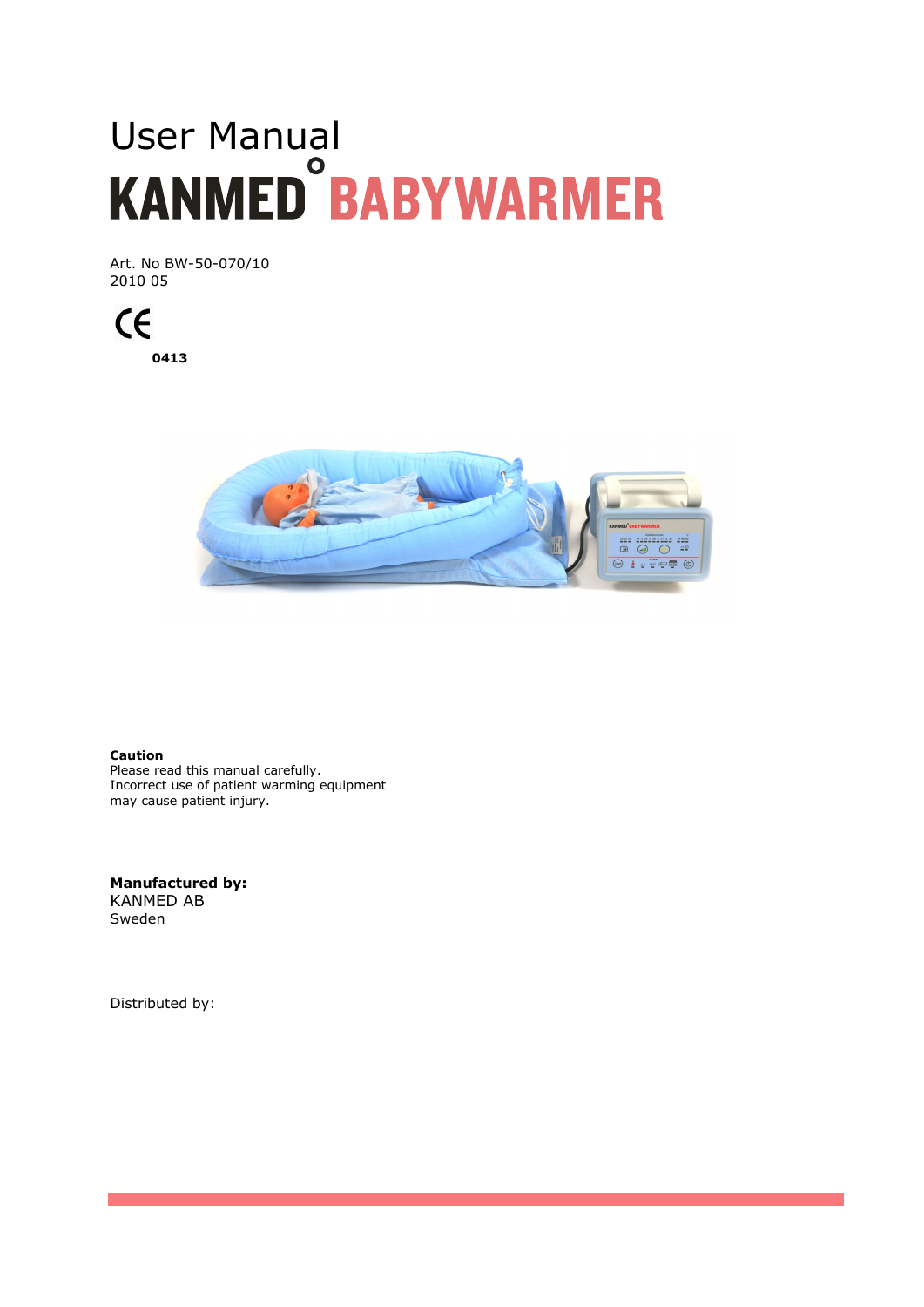#### **Contents**

NOTE: This manual is valid for all KANMED Baby Warmer of model KBW50 recognised by the blue silicone rubber edges on the control unit.

This user manual contains important safety information and must be read carefully and shall be saved for future reference.

KANMED Baby Warmer placed in the KANMED Baby Bed

A perfect combination

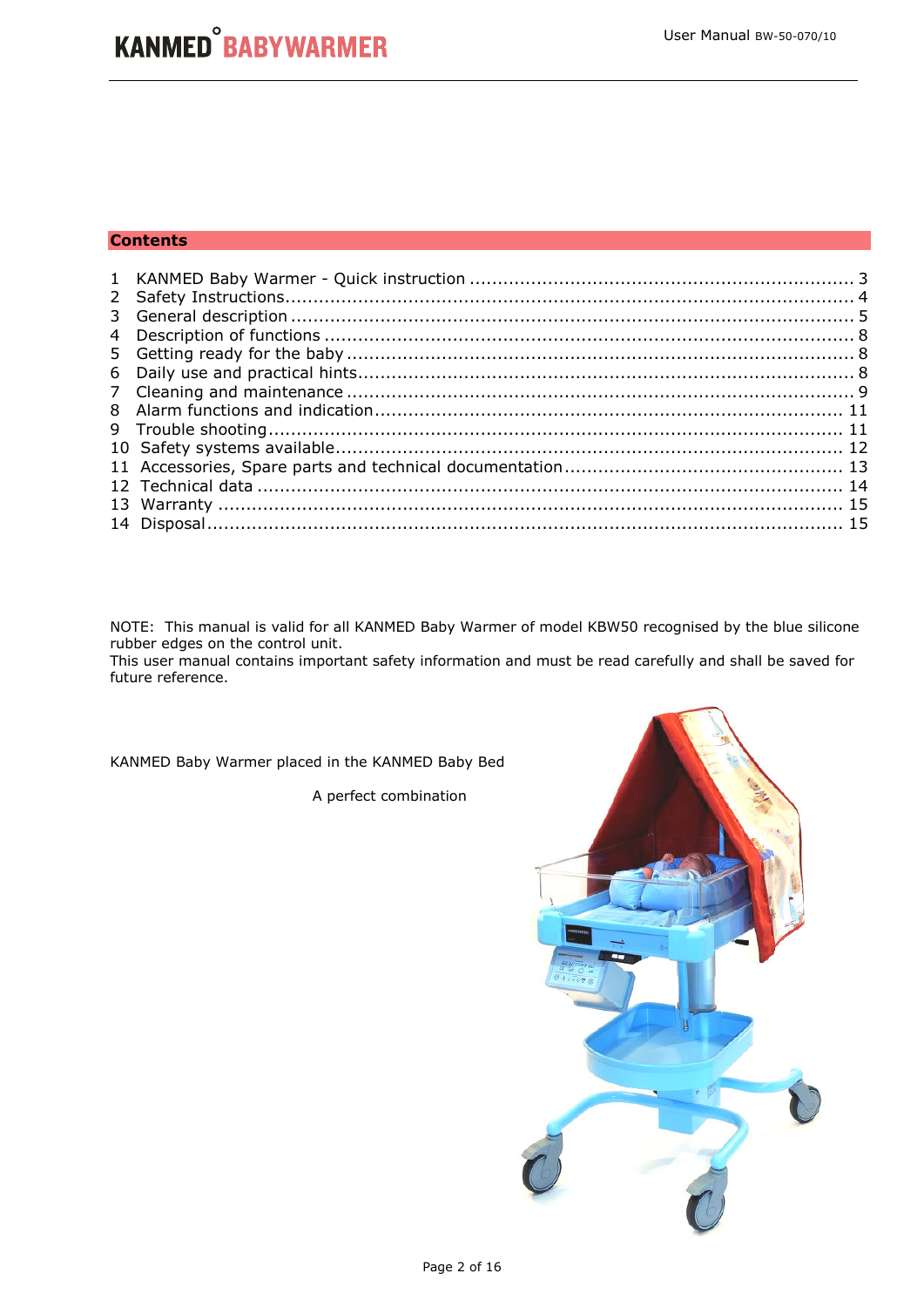## 1 KANMED Baby Warmer - Quick instruction

*Always leave the unit switched on so that it is ready for the next baby!* 

#### **Refer to the Users manual whenever in doubt. Se also the Baby Warmer Video "Handling Instructions"**

#### **Filling the water mattress**

- 1. Use the filling tube to fill the water mattress with warm water (about  $35^{\circ}$ C).
- 2. Fill to the level mark. Check by standing the water mattress upright. If the bed is to be tilted please read chapter 3 Water Mattress, in the users manual.
- 3. Add one complete bottle of KANMED anti algae, preferably via the filling tube.
- 4. There must be no air in the water mattress. Place the water mattress on a flat surface. Grip the open mattress nipple to lift the mattress up a bit and press all air bubbles out. Lower the nipple and close it.

#### **Inserting the Heating Pad and Nest**

- 1. Place the water mattress on a flat surface to insert the heating pad.
- 2. Turn the water mattress upside down and insert the Heating Pad in the pocket with its printed text towards the water.
- 3. Turn the water mattress over again.
- 4. Insert the water mattress with heating pad into the nest pocket. Use the opening in the head end of the nest to assist in fitting the Nest to the water mattress.

#### **Preparing the bed**

- 1. Ensure that the bed has holes in the bottom.
- 2. Place the Baby Warmer on the cot mattress.
- 3. Place the Baby Warmer in the KANMED Baby Bed or any other suitable bed.
- 4. Protect the Nest with a sheet that is soft but not too thick.

#### **Connecting the Control unit**

- 1. Connect the Heating Pad at the back of the Control Unit. Don't over tighten.
- 2. Connect the power cable at the back of the Control Unit and switch it on.
- 3. Hang the Control Unit in a safe place where it can be seen.
- 4. Press the start button on the front panel and observe that it starts at  $37^{\circ}$ C after a short self test.

#### **Placing the baby**

- 1. Only when the desired temperature is reached, you can place the baby in the nest.
- 2. Position the lightly dressed baby (diaper, long arm T-shirt, bare legs and a cap on very small ones) on its back in the nest.
- 3. Adjust the nest size by pulling the string. Hide the cord under the mattress.
- 4. Cover the baby with suitable cover, such as 1-3 layers of cotton blankets.

#### **Temperature setting**

- 1. All babies are individuals and their temperature must be controlled frequently until you are familiar with the baby's reaction to the water temperature. Overheating is often caused by covering the baby too much.
- 2.  $37^{\circ}$ C is a good starting temperature for slightly hypothermic babies and for babies weighing less than 1000g.
- 3. 36.5 $\degree$ C is the most common temperature for babies weighing more than 1000g
- 4. As the baby's weight increases, the temperature is primarily controlled by changing the amount of blankets that cover the Baby and secondly by changing the temperature in  $0.5^{\circ}$ C increments.
- 5. When the lightly dressed and covered baby is maintaining body temperature with a water temperature of about  $35.5 - 36^{\circ}$ C, then the baby is most often ready for a standard cot that has no warming.

#### **Maintenance**

- 1. Wash the nest at maximum  $90^{\circ}$ C. Preferably  $60^{\circ}$ C. Dry tumble it. KANMED recommends you to change the Baby Nest once a year.
- 2. Surface disinfect the water mattress and the heating pad
- 3. Change water every 3 months and add a new bottle of anti algae.
- 4. See the user's manual for further maintenance instructions and periodical safety checks.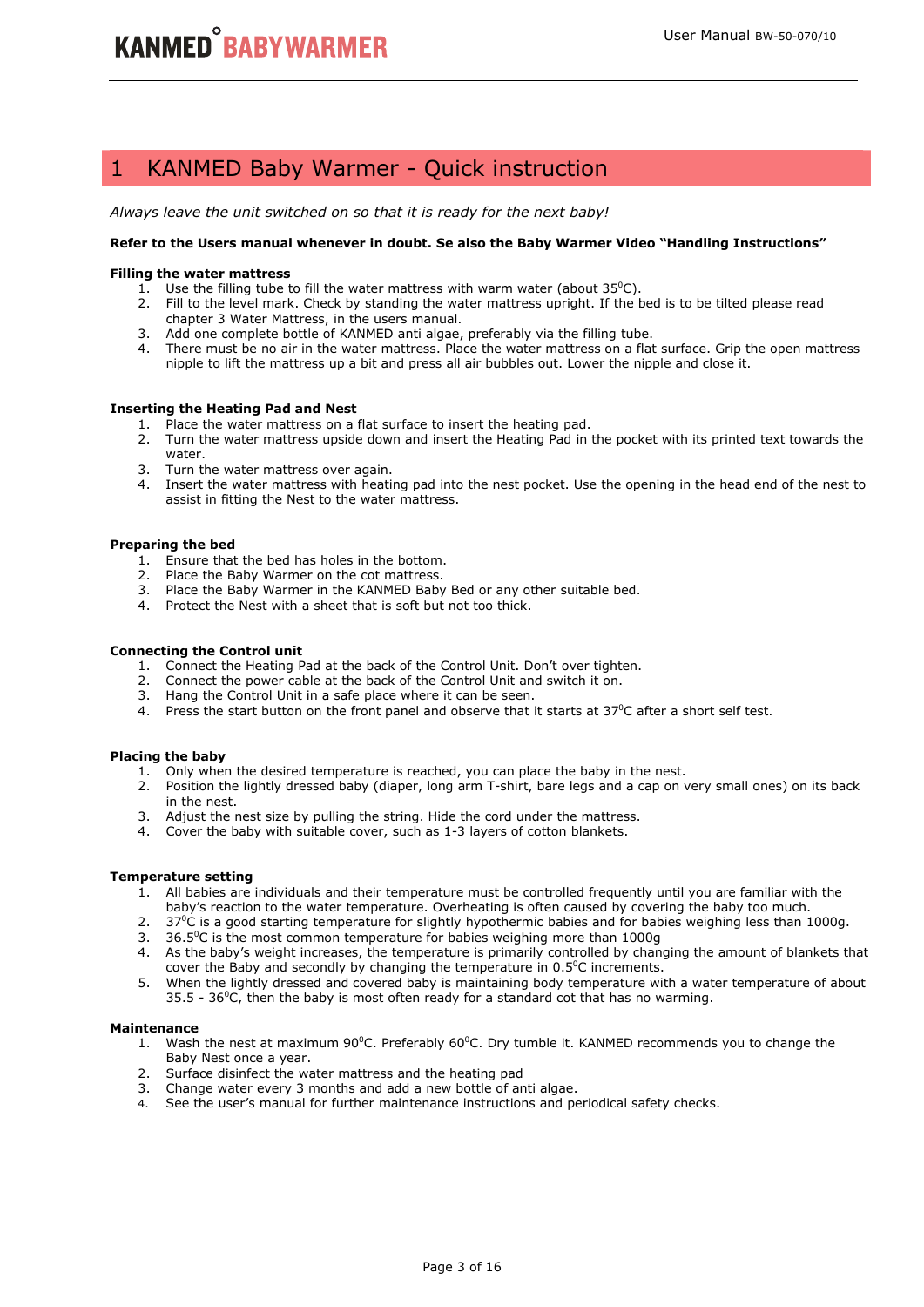## 2 Safety Instructions

Please read this manual carefully and you will find the KANMED Baby Warmer to be easy and safe to use.

## **Intended use**

The intended use of the KANMED Baby Warmer is to keep newborn and premature babies normothermic. **KANMED Baby Warmer BW50 is designed for hospital use only.**

It must be used according to the instructions in this manual and according to established clinical routines and by qualified personnel.

## **Explanation of symbols**

|                                  | Check users manual!                                                                    |               | Risk of explosion if used in<br>presence of inflammable<br>gasses                                                               |
|----------------------------------|----------------------------------------------------------------------------------------|---------------|---------------------------------------------------------------------------------------------------------------------------------|
|                                  | Protection grade BF,<br>Defibrillator safe                                             |               | Temperature selection<br><b>Button</b>                                                                                          |
| <u>35</u><br>$\overline{\sim}37$ | Key to select temperatures<br>outside $35 - 37^{\circ}C$<br>Called "Temp lock" in text |               | Alarm button<br>To silence $\Delta T$ alarm for 10<br>minutes                                                                   |
|                                  | Over temperature alarm                                                                 | ΔТ            | Indicates water temperature<br>deviation more than $+/- 1$ °C<br>from selected value                                            |
| H <sub>2</sub> O                 | Indicates that the Water<br>Mattress is missing or in<br>the wrong position            |               | Indicates Heating Pad fault                                                                                                     |
|                                  | Certified by SEMKO<br>according to EN 60-601-1,<br>EN 60 601-1-2,<br>EN 60-601-2-35    | $CE_{0413}$   | Fullfills MDD 93/42 EEC. EC-<br>Type examination certificate<br>issued by a Notified Body<br>(0413= Intertech SEMKO,<br>Sweden) |
|                                  | Technical failure in the<br>control unit                                               |               | Machine washable at<br>maximum 60 °C                                                                                            |
| 60                               | Can be centrifuged at low<br>speed                                                     |               | Tumble-dry                                                                                                                      |
|                                  | No dry cleaning                                                                        | I<br>Ο        | On<br>Off                                                                                                                       |
|                                  | START / STAND-BY                                                                       |               | Battery                                                                                                                         |
|                                  | Equi potential connector                                                               |               | Direct current                                                                                                                  |
|                                  | <b>Alternating Current</b>                                                             | <b>KBW 50</b> | Abbreviation for KANMED<br>Baby Warmer 50W                                                                                      |
|                                  | IPX 1 Drip proof<br>Control unit BW-50                                                 |               | IPX 7 Water proof<br><b>Heating Pad</b>                                                                                         |
|                                  | ETL approved for Canada/US! Note! only<br>labelled on units sold to Canada/USA         |               |                                                                                                                                 |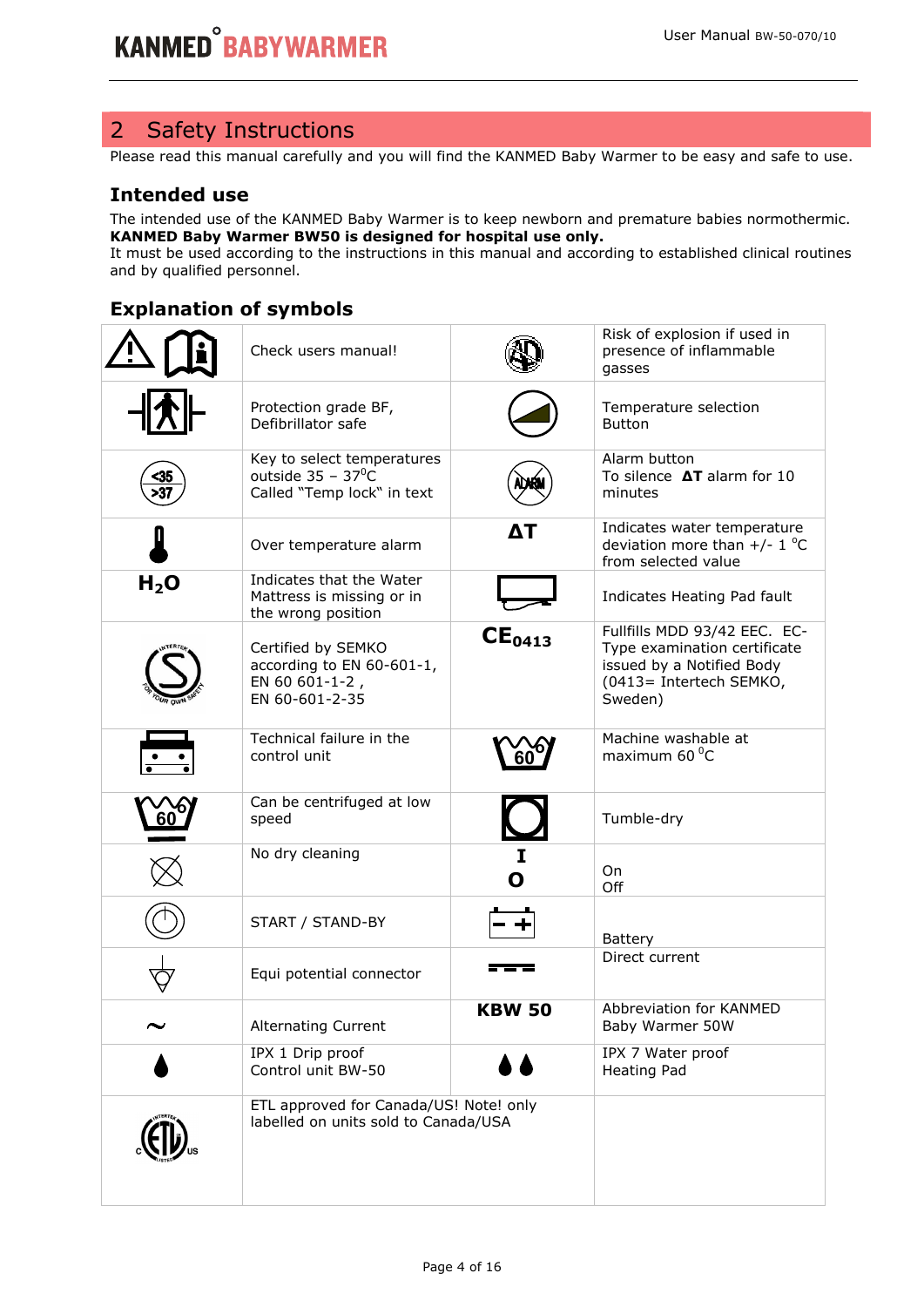## **General Safety instructions**

- Read this user's manual carefully.
- Please be aware that the acoustic alarm has a sound level of 55dBA (adapted for use in silent environments).
- Check each time the unit is started that it performs the self test as described in section 10. If the self test is not performing as described, leave the unit to a qualified technician.
- Don't fold or bend the Heating Pad sharply.
- Only use Heating Pad BW-50-002 together with control unit BW-50.
- Don't pull the Heating Pad cable or use it for carrying the Heating Pad.
- Use only in hospitals and by qualified personnel.
- Please be aware that use of HF surgical instruments, endocardial catheters or similar devices may interfere with the BW-50 and may require special precautions regarding potential equalization etc.

## **Safety Instructions for KANMED Baby Warmer 50W**

- Always fill the Water Mattress to the required level before the unit is brought into use. Preferably fill with lukewarm water at around  $35^{\circ}$  C.
- Replace the Water Mattress every 3 years.
- Always place the Heating Pad inside the pocket of the Water Mattress before you switch on the unit.
- Make sure that the text side of the Heating Pad is turned towards the Water Mattress.
- Make sure that there are at least 2 holes in the bottom of the bed. If feasible the connection cable to the Heating Pad can be thread through a suitably placed hole.
- Always place the baby with its head towards the closed semicircular part of the KANMED Baby Nest.
- Make sure that the adjusting string is placed outside the Baby Nest to prevent it from interfering with the baby.
- Check the water temperature regularly.
- Check the temperature of the baby regularly.
- Continue to use appropriate monitoring of vital signs.
- *NOTE: A cold Water Mattress or a Mattress which is cooling down due to the heating being switched off will decrease the temperature of the baby. Likewise, a too warm Water Mattress can give the baby a fever.*
- Check the integrity of the KANMED Baby Nest so that the filling material does not leak out. Replace the nest after one year of use.
- When the unit is delivered it is factory clean but not sterilised. Please clean according to your standard hospital routines.
- Please note that the control unit BW-50 shall be placed horizontally on a flat surface or mounted with the front end up - at a maximum angle of 45 degrees in order to fulfil the IPX1 water protection requirements.

## 3 General description

The KANMED Baby Warmer consists of 4 major components:

- Control Unit
- KANMED Baby Nest
- Heating Pad
- Water Mattress

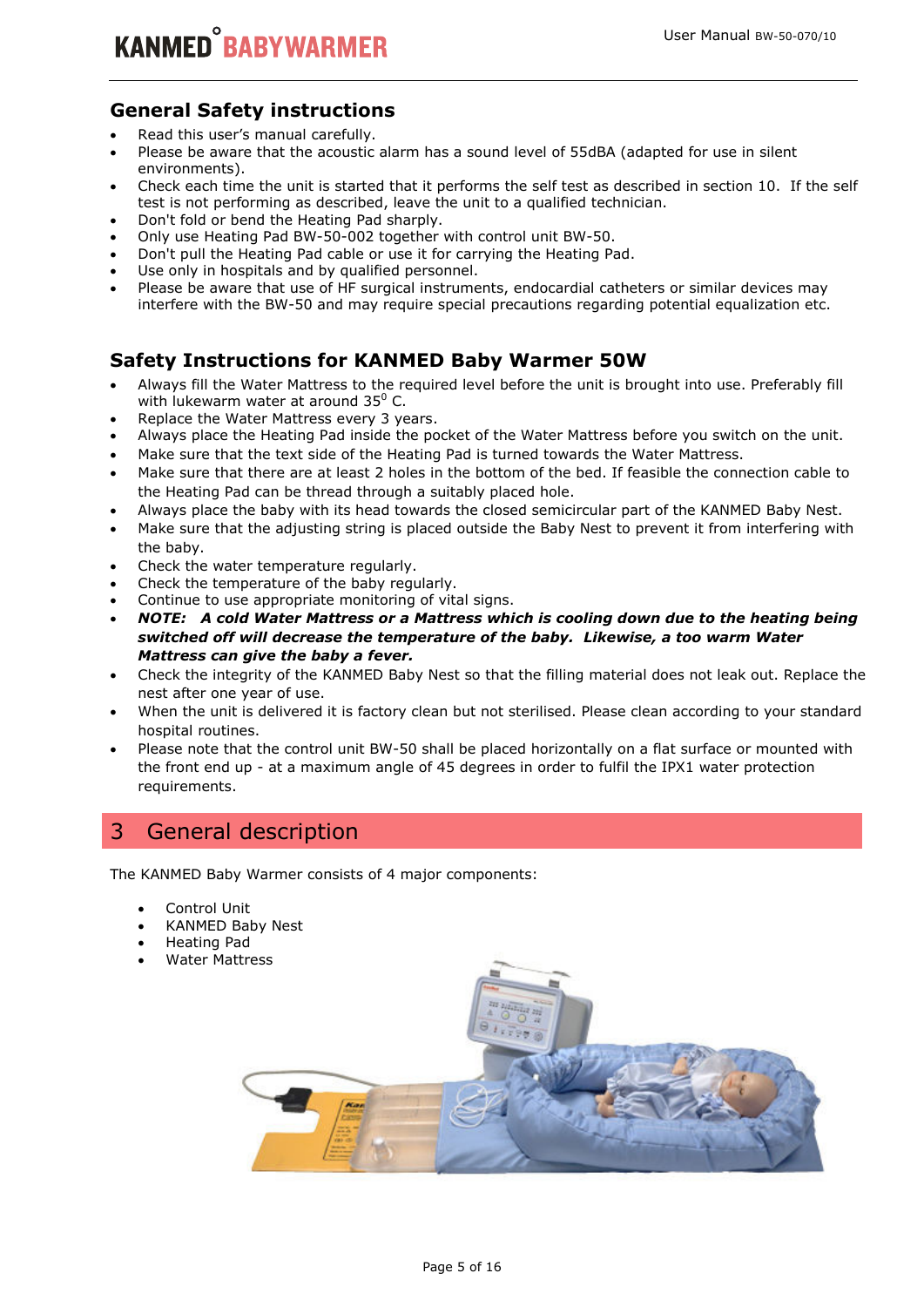## **Control Unit**

The Control Unit can be connected to all existing mains power supply voltages (observe fuse change) and frequencies or be battery powered from 12 - 24 Volts. See technical section. The handle is designed so that the control unit can be safely hung on the edge of the bed or on the bed frame.

#### **Front Panel**

- 1. Indicators, not
- selectable temperatures 2. Button for temperature
- selection 3. Indicators, selectable temperatures
- 4. Button for setting temperatures outside the  $35 - 37^{\circ}$ C range
- 5. Indicator for Mains power
- 6. Indicator for battery power
- 7. Alarm indicators
- 
- 8. On / Off, Start button<br>9. Silence alarm button Silence alarm button

#### **Rear Panel**

- 1. Earth potential connection stud
- 2. Mains voltage indicator
- 3. Fuse holder
- 4. Locker for
- fuse holder 5. Heating Pad
- connector
- 6. Mains switch
- 7. Mains socket
- 8. Connector for external 12/24V battery

## **The Heating Pad**

Avoid bending the Heating Pad.

The design and construction of the Heating Pad has reduced magnetic and electrical fields to normal background levels and thereby making them harmless.

The voltage to the Heating Pad is SELV (24V DC, Safe Extra Low Voltage).

See technical data for information about warming up times.

## **Explanation of the drawings on the Heating Pad**

Please make them available while reading this

- 1. Heating Pad BW-50-002 may only be connected to Control Unit BW-50.
- 2. Never place a baby or a child directly on the Heating Pad.
- 3. The Heating Pad must be inserted in the pocket under the Water Mattress.
- 4. The correct amount of water is obtained by filling the Water Mattress to the level mark.
- 5. The Heating Pad must be inserted into the pocket of the Water Mattress with its illustrations facing the Water Mattress. This is best done if the Water Mattress is placed upside down on a flat surface.
- 6. The Heating Pad and the Water Mattress shall not be exposed to sharp objects.
- 7. For cleaning and disinfecting see user's manual.
- 8. The Heating Pad must be stored flat or rolled with a diameter of at least 10 cm (4"). Do not fold

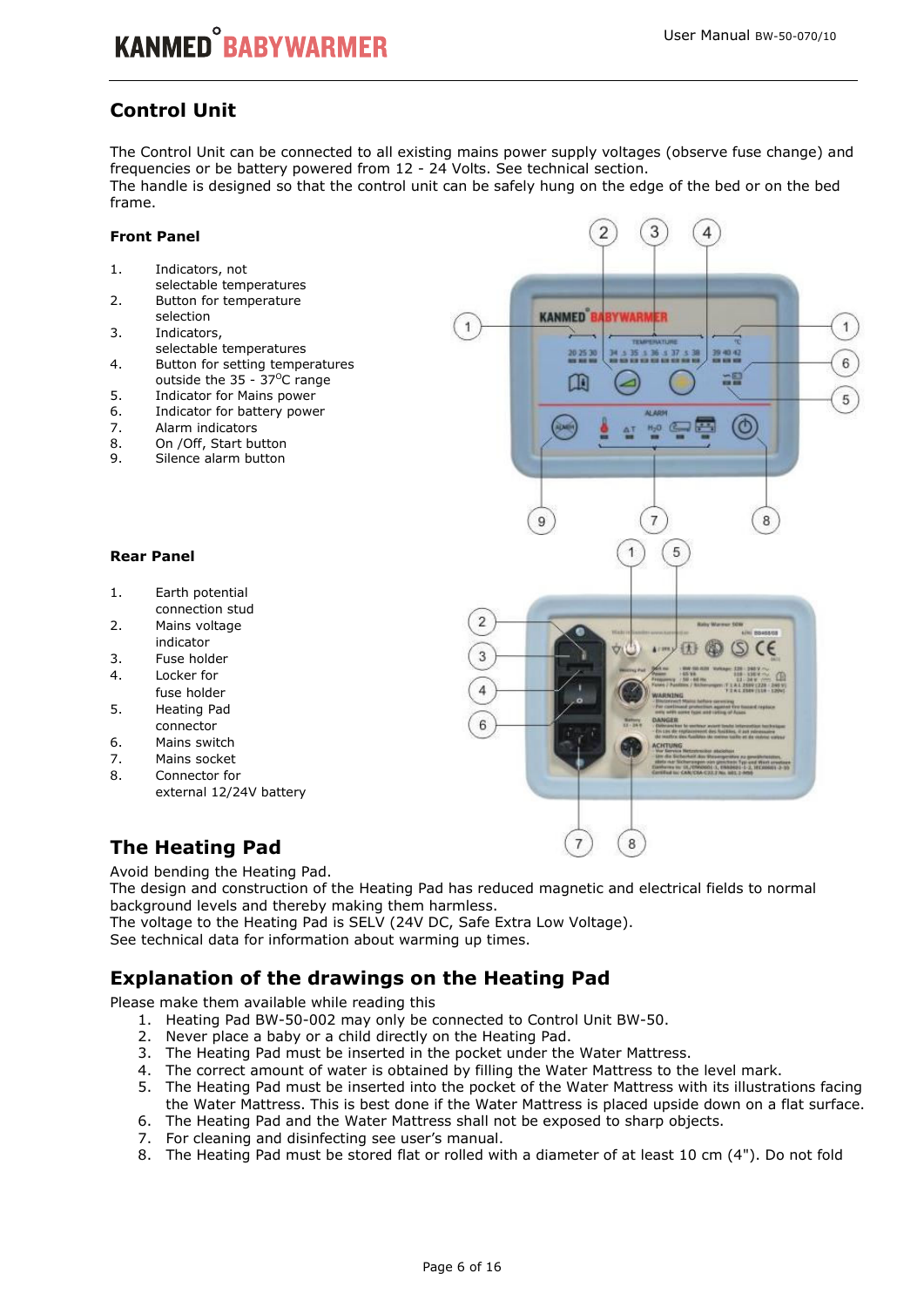## **The Water Mattress**

When filled to the level mark it contains about 4.5 litres of water. If you plan to tilt the bed then add 2 cm of water. Fill by using the filling tube. Add Anti Algae every 3 months. Water molecules diffuse through the material. This is normal. Therefore the water level should be checked regularly

**NOTE: Do not tilt the Water Mattress if the temperature must be higher than 37<sup>O</sup>C. The very sensitive over temperature circuit can alarm and switch off the warming.** 

**When tilting during warming up, too little water will make the over temperature alarm go off.** 

## **Explanation of the drawings on the Water Mattress**

- 9. The level mark on the Water Mattress indicates standard water amount. If tilting is required please add 2 cm more water.
- 10. Place the Water Mattress in an upright position and fill it with the enclosed Filling Tube. When the desired level has been reached, add Anti Algae carefully through the filling hole or via the Filling Tube. Follow the caution instruction on the Anti Algae package. *NOTE: Air pressure may build while filling. Interrupt filling and release air if necessary.*
- 11. Remove air bubbles, Very Important. Place the Water Mattress on a flat surface and lift the filling hole 5 to 10 cm upwards. Press the air bubbles towards the hole repeatedly until all major air bubbles are expelled.
- 12. Lower the filling hole while pressing the Water Mattress so that no air enters and insert the plug.
- 13. Turn the Water Mattress upside down and insert the Heating Pad in the pocket.
- 14. The Water Mattress and the Heating Pad is inserted into the KANMED Baby Nest.

#### **The KANMED Baby Nest**

Different types of KANMED Baby Nests are available. Please check with your supplier or on internet www.KANMED.se

The KANMED Baby Nest is intended to prevent the baby from rolling off the water mattress, to facilitate correct positioning and to create a tight and cosy environment around the baby.

By pulling the strings one can adjust the collar from being wide open and flat to become a tight raised wall around the baby. The Baby Nest consists of a bag into which the Water Mattress and Heating Pad is inserted.

**Note:** Check the Baby Nest regularly for damages. To reduce the risk of a nest splitting during washing we recommend that the nest is used for only one year.

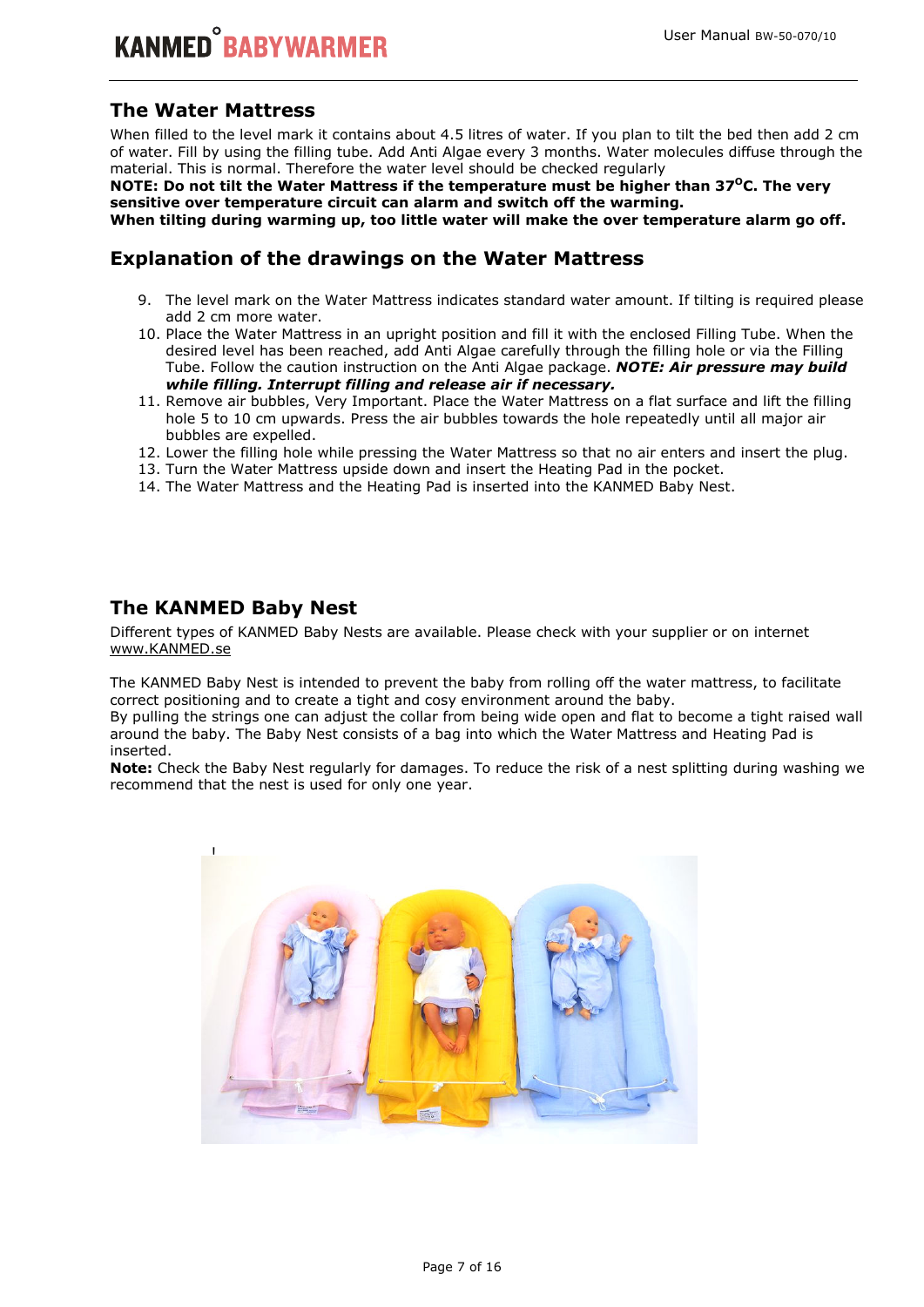## 4 Description of functions

## **Start and self test**

Every time the Control Unit is switched on it performs a self test of all functions and the internal safety circuits. (See chapter 10 for a detailed description of the self test). If the Control Unit does not detect any faults, the warming will start automatically at a factory pre-set temperature of 37 $^{\circ}$ C.

That the Unit is warming is indicated by a temperature lamp being lit. (Wait about 10 seconds after start) **If the unit do not self test exactly as described in this manual- then you must not use it!**  Warming can only start if no faults are detected.

## **Temperature indication and selection**

The actual water temperature is indicated by a blinking lamp and the selected by a constantly lit lamp. That the selected temperature is reached is indicated by a constantly lit temperature lamp. The temperature lamps have different colours as described below.

| Lamp Colour | Temperature range            | Comment                                                                                 | Symbol(s)        |
|-------------|------------------------------|-----------------------------------------------------------------------------------------|------------------|
| Green       | $35 - 37$ °C                 | Selected by pressing the temperature<br>button                                          |                  |
| Yellow      | 34, 34.5, 37.5 and 38 °C     | Can only be selected if the temp lock<br>key is pressed and hold in at the same<br>time | $\frac{35}{237}$ |
| Red         | 20-30 and 39-42 $^{\circ}$ C | Only for indication                                                                     |                  |

## **Alarms**

Description and checks of the function of alarms is found in the technical section.

Stop the acoustic alarm by pressing the alarm button or switch the unit off by pressing the Start/ Stand By button. Only ∆**T** can be cancelled for 10 minutes by pressing the alarm button.

Try to rectify the cause for an alarm (see section trouble shooting) and switch on the unit again.

If the alarm still goes on - contact a qualified technician.

## 5 Getting ready for the baby

Please follow the Quick Start instruction on page 3.

Ensure that all parts are available and in good condition.

See also the video "Handling Instructions"

Always place the KANMED Baby Warmer on the ordinary mattress of a baby cot or any other surface that is heat insulating.

## 6 Daily use and practical hints

*Always leave the unit switched on, even in the storage room, so that the water mattress is warm and ready.* 

#### **Delivery Wards**

- Use it for children that for different reasons have lost heat after the delivery.
- Low birth weight or premature babies that do not need all the resources of an intensive care department can thanks to the KANMED Baby Warmer be kept with the mother in the ward.
- In rooms with low temperatures.

#### **Transport of babies inside the hospital**

If the child is normally covered and in a standard cot, the water temperature will only drop about  $1.5^{\circ}$  C per hour when the power is disconnected.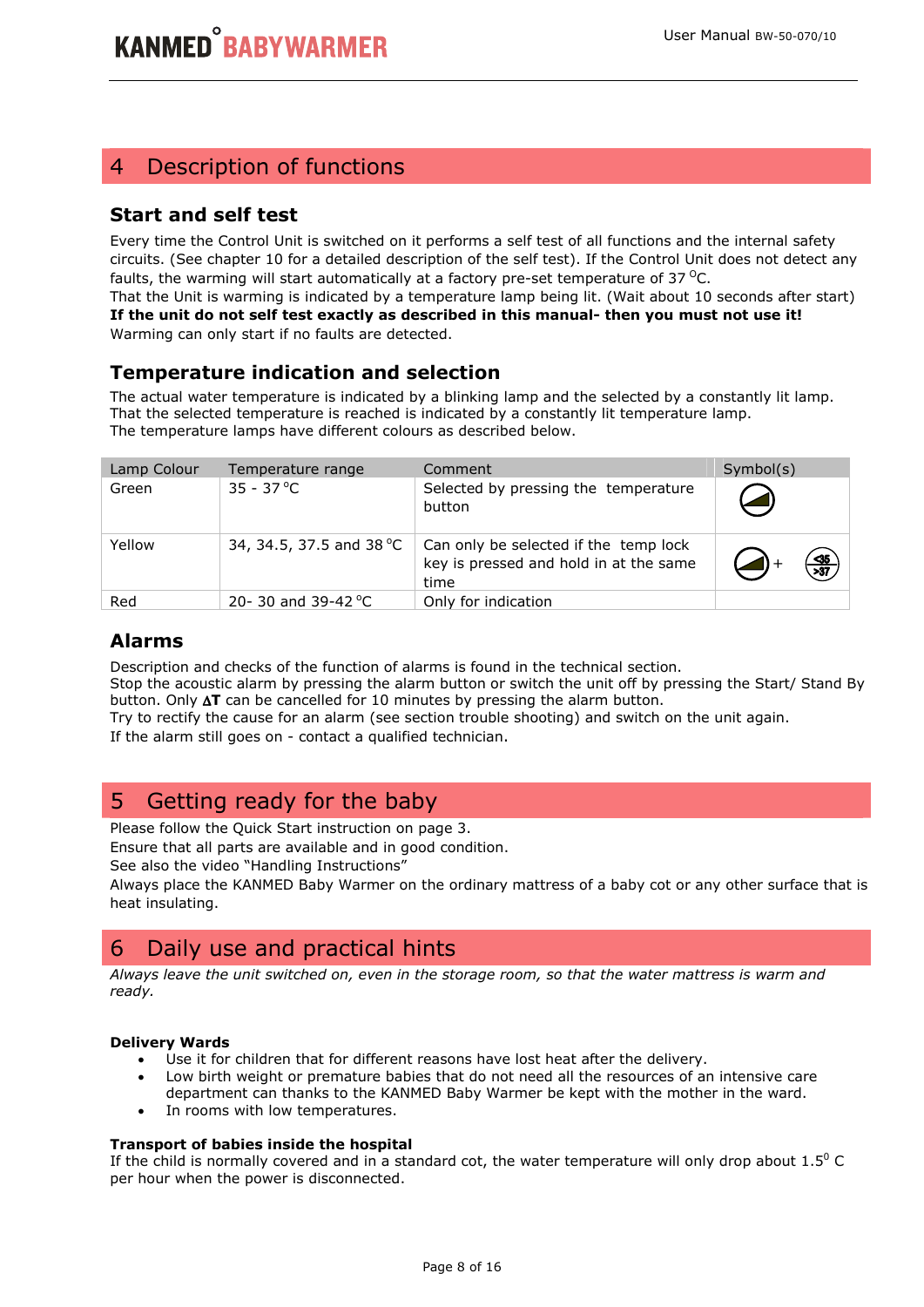#### **When transporting in an ambulance (ground or air)**

The KANMED Baby Warmer can be powered from a 12 - 24 Volt battery. During transport it will keep the baby warm and provide a soft chock absorbing support.

NOTE: When powering with 12V battery the warming capacity is reduced, see technical section. Note that local restrictions and rules apply for transport of patients.

#### **In Maternity Wards** it allows more children to stay with their mother and will save costs.

"In between" babies, that are babies between 2000 and 2500 gram, born around pregnancy week 35 - 38, are often not capable of maintaining a normal body temperature during their first days after birth. KANMED Baby Warmer keeps them at normal temperature and allows them to stay with their mothers. Uneasy, stressed and screaming babies can often find a soothing and relaxing environment on the warm water mattress thereby relieving the staff or mother.

#### **Neonatal intensive care departments**

KANMED Baby Warmer can be used to reduce the time the baby needs to spend in an incubator. KANMED Baby Warmer can replace the incubator when the baby is mostly in need of the warming. Vital signs monitoring can easily be continued in the KANMED Baby Warmer and the KANMED Baby Bed The KANMED Baby Warmer can also be used inside an incubator to help obtain correct body temperature, especially in older single wall units. This has not been tested by KANMED and is the sole responsibility of the hospital.

 NOTE: The function and temperature regulation of the KANMED Baby Warmer is not influenced by the incubator.

Try it for children in need of a soft warm support, for instance children suffering from hydrocephalus, fractures or headaches after delivery with a forceps or a suction device, colicky pains, etc.

#### **NIDCAP, Developmental Care and Kangaroo care**

In these treatment forms the sleeping and rest as well as positioning of the baby plays an essential role. The warm soft water mattress resembles the warmth of a mothers skin making the KANMED Baby Warmer the ideal tool to ensure quality sleep. Kangaroo care is encouraged in open systems.

#### **Photo therapy**

KANMED Baby Warmer is very suited for Photo therapy by using an overhead lamp and especially for new blue lights that do not give any heat.

## 7 Cleaning and maintenance

#### **Cleaning and disinfecting**

GENERAL: The user of KANMED equipment shall not use any methods for cleaning and decontamination other than those recommended by KANMED without first checking with KANMED that these methods do not harm the equipment. KANMED equipment withstands all known cleaning and disinfection liquids. Do not autoclave any parts. Protect yourself according to hospital routines.

#### **Control Unit**

- Remove the mains cable and the Heating Pad.
- Wipe off with a cloth moistened with cleaning and disinfectant liquid that you normally use for technical equipment.
- Always clean between patients or per your own routines.

#### **Water Mattress**

- Add Anti Algae from day one!
- Clean with water and wipe off with a cloth moistened with cleaning and disinfectant liquid that you normally use for plastics.
- If HIV or Hepatitis is suspected cleaning can be done with much stronger agents such as ethyl alcohol (50 %), formaldehyde or chloramines. Continued next page……..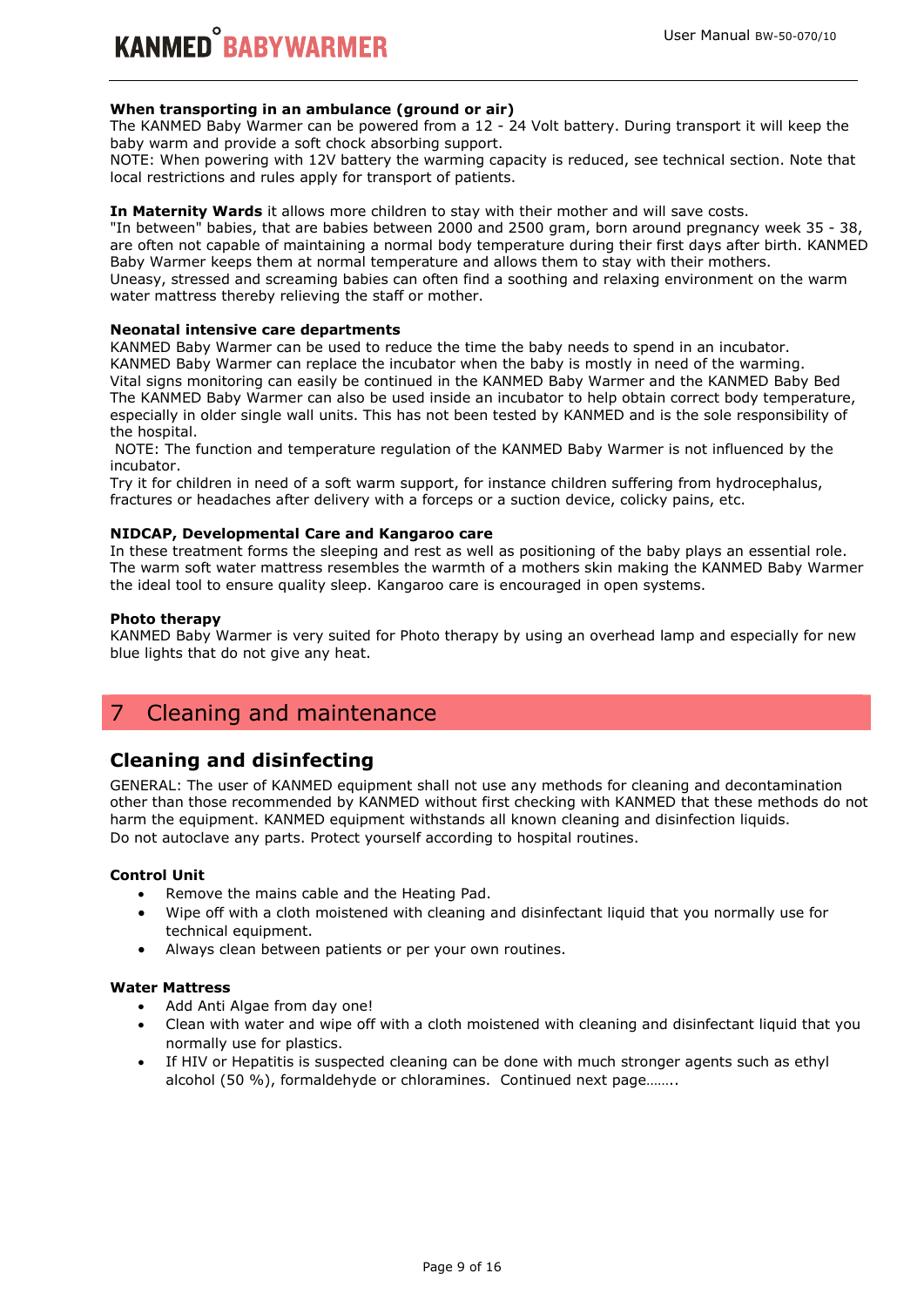# **KANMED<sup>°</sup>BABYWARMER**

- Note: Flushing the inside using pure alcohol stronger than 50% may remove the printed instructions on the mattress.
- Always clean between patients or per your own routines.

#### **Heating Pad**

- Use same method as for Water Mattress.
- Avoid fluids in the connector.
- Always clean between patients or per your own routines.

#### **KANMED Baby Nest.**

- May be machine washed at temperatures up to  $60^{\circ}$ C.
- Centrifuge at medium to low speed.
- Always dry tumble.
- If needed, the nest can withstand 90 degree washing but this may shorten the lifetime.
- Check for damages after washing.
- Always wash between patients or per your own routines.

## **Periodical exchanges**

#### **Water in Water Mattress**

- Every 3 months
- Do not forget to add a whole bottle of KANMED anti algae

#### **The Water Mattress**

The Water Mattress should be changed at least every third year to avoid leakages

#### **KANMED Baby Nest**

The Baby Nest is a consumable. The KANMED Baby Nest containing filling material must be changed as soon as it shows signs of damage or wear, at least after one year of use.

## **Periodical Checks**

| <b>Recommended checks</b>                                                                  | To be done by      | <b>Interval</b>                |
|--------------------------------------------------------------------------------------------|--------------------|--------------------------------|
| Water Mattress and water level, Heating Pad,<br>Baby Nest - are they clean and undamaged ? | The user           | Every time the bed is<br>made  |
| Cables and connectors - are they clean and<br>undamaged ?                                  | The user           | At each start                  |
| Self test at start                                                                         | The user           | At each start                  |
| Check of safety systems as per chapter 10                                                  | Technician or user | Every year                     |
| Electronic safety test                                                                     | Technician         | Every year                     |
| Temperature check as below                                                                 | Technician or user | Every year or when in<br>doubt |
| Replacement of the internal 1.5V battery<br>(LR6/AA type)                                  | Technician         | Every year                     |

## **Temperature Check**

To perform the temperature check a precision thermometer preferably with a skin sensor is needed.

- Make up the bed as for normal use and place the skin probe in the centre *on top of* the Water Mattress. Cover the probe with an insulating material.
- Start the unit and wait until the Control Unit indicates that set temperature is reached.
- Check that the precision thermometer and the Control Unit displays the same temperature, allowed difference  $+/- 0.5$ <sup>o</sup>C.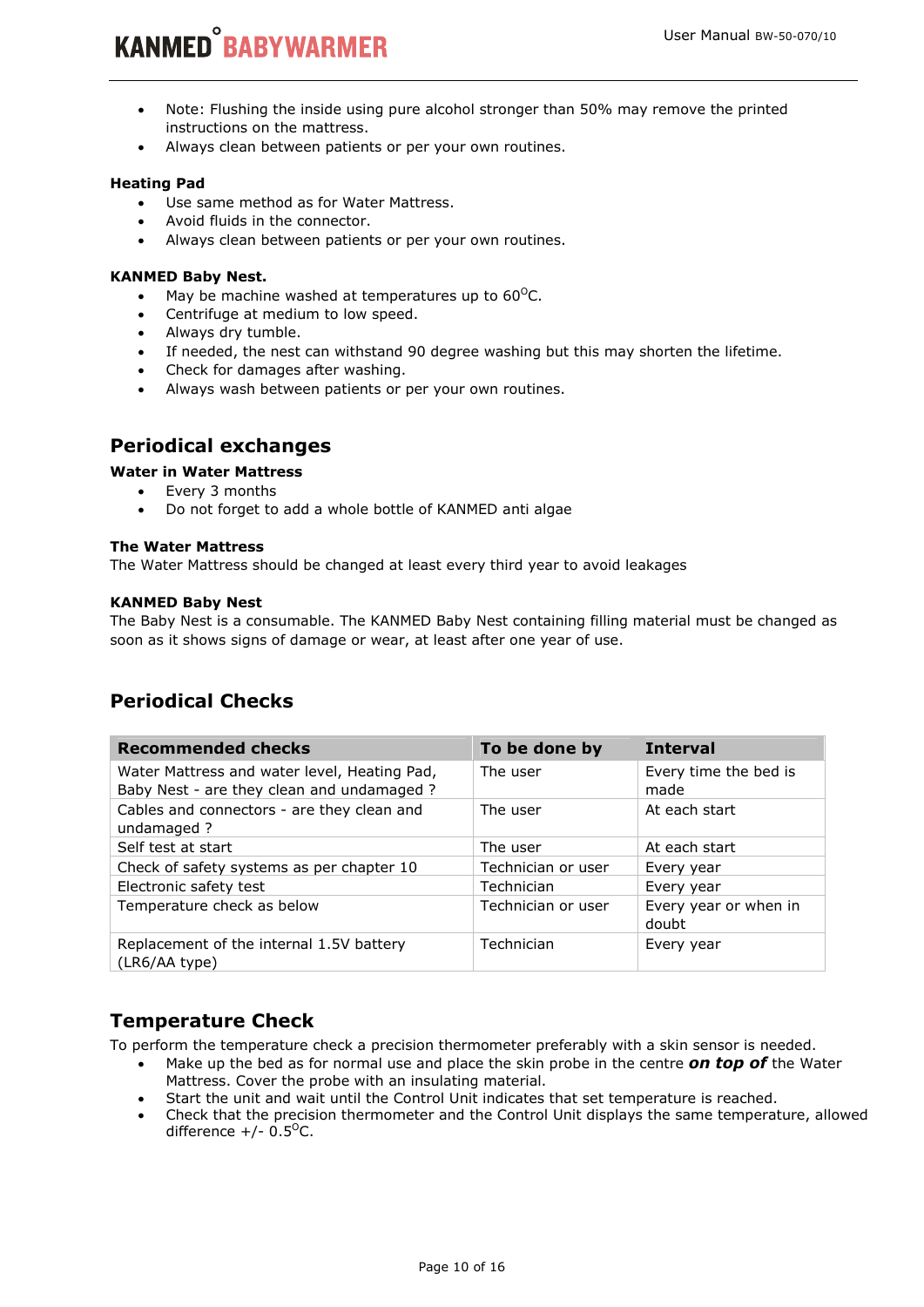## 8 Alarm functions and indication

In case of an alarm, the associated red lamp will be lit and the beeper will sound intermittently. Only the ∆T alarm can be silenced for 10 minutes by pressing the alarm button. All other alarms require some action.

In most alarm conditions the warming will stop. This can be seen by the fact that no temperature lamp is lit. In such case the only way to silence the alarm is to press the Start/Standby knob.

| <b>Alarm</b>                           | <b>Symbol</b>                                   | <b>Reason</b>                                                                                                                                                                                                      | <b>Warming</b>             |
|----------------------------------------|-------------------------------------------------|--------------------------------------------------------------------------------------------------------------------------------------------------------------------------------------------------------------------|----------------------------|
| Over-temperature                       |                                                 | Water temperature $>$ 39.5 °C                                                                                                                                                                                      | Will stop                  |
| Temperature deviation                  | $\Delta$ T                                      | The water-temperature deviates<br>more than $+/- 1$ <sup>o</sup> C                                                                                                                                                 | Continues for 10<br>min.   |
| than $+/- 1$ °C the warming will stop. |                                                 | NOTE: This alarm is not activated until set temperature is reached or 4 hours after start - whichever<br>happens first. The alarm can be silenced for 10 min. but if after that the temperature still differs more |                            |
| No Water Mattress                      | $H_2O$                                          | The heating pad is not inserted into<br>the water mattress or too little<br>water                                                                                                                                  | Stops                      |
| Pad fault                              |                                                 | Heating pad is faulty or not<br>connected                                                                                                                                                                          | Will not start or<br>stops |
| Control Unit fault                     | $\begin{array}{ c c }\hline \cdots \end{array}$ | <b>Technical failure</b>                                                                                                                                                                                           | Will not start or<br>stops |
| Supply voltage failure                 | $\frac{\cdot}{\cdot}$                           | Supply voltage (mains or<br>battery) has disappeared or been<br>switched off without pressing<br>Start/Standby first                                                                                               | <b>Stops</b>               |
| Internal battery                       | $\Delta T + H2O+$                               | Internal battery is weak or missing<br>at start up. Press and hold the<br>Alarm button when restarting.<br>Replace battery as soon as possible                                                                     | Will not start             |

## 9 Trouble shooting

| <b>Symptom</b>                                   | <b>Probable cause</b>                                                                  | <b>Remedy</b>                                                                                                |
|--------------------------------------------------|----------------------------------------------------------------------------------------|--------------------------------------------------------------------------------------------------------------|
| No lamp lit                                      | No supply voltage connected                                                            | Connect supply cable                                                                                         |
|                                                  | Power switch on rear panel in<br>"OFF" position.                                       | Check On/Off switch                                                                                          |
|                                                  | Control Unit fuses blown                                                               | Check fuses/contact<br>technician                                                                            |
| lamp is blinking and the<br>acoustic alarm is on | Supply voltage has disappeared<br>during warming                                       | Check supply voltage and that<br>the unit automatically starts<br>when supply voltage is restored            |
| lamp is blinking                                 | The water temperature is $>$<br>$39,5^{\circ}$ C.                                      | Check if some external heat<br>source has influenced the unit.                                               |
|                                                  | Error in the Control Unit or the<br>Heating Pad                                        | Let a technician check the unit.                                                                             |
|                                                  | Too little water during warming<br>up with tilt                                        | Add 2 cm water above the level<br>line.                                                                      |
| lamp is lit                                      | Water temperature deviates<br>more that $+/- 1$ <sup>o</sup> C from<br>selected value. | Check for any external<br>influences. Has the unit been<br>moved to another bed without<br>switching it off? |
|                                                  | The selected water temperature<br>has not been reached after 4<br>hours                | Check the bedding. Is the water<br>mattress placed on an<br>insulating surface?<br>Restart again.            |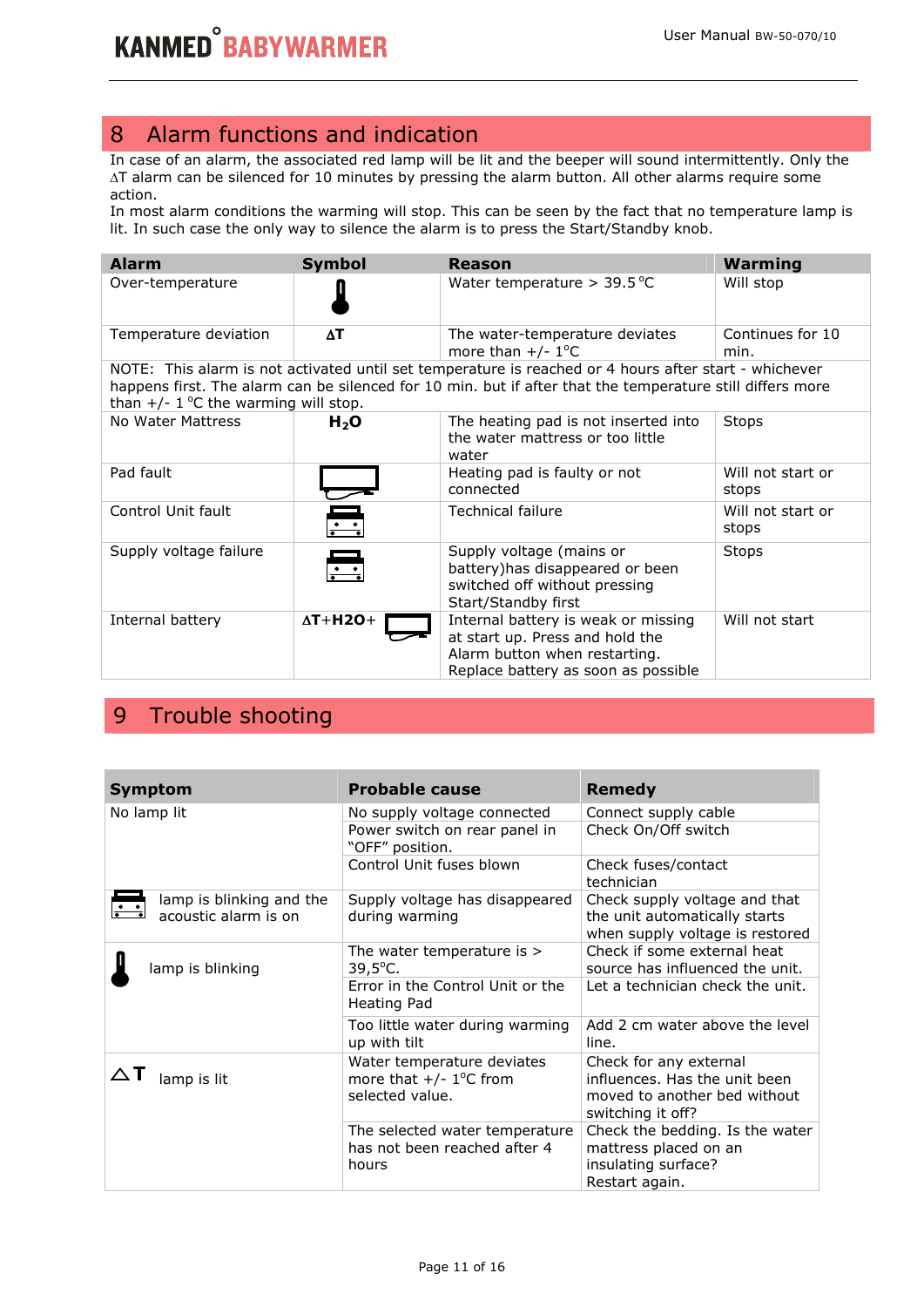| $H2O$ lamps is lit                        | The Heating Pad is not inserted<br>in the Water mattress or there<br>is no water in the mattress, | Correct the position of the<br>Heating Pad and/or add water<br>in the Water Mattress. |
|-------------------------------------------|---------------------------------------------------------------------------------------------------|---------------------------------------------------------------------------------------|
| lamp is lit                               | The Heating Pad is not<br>connected,                                                              | Check pad connection                                                                  |
|                                           | Heating Pad is faulty                                                                             | Try another Heating Pad                                                               |
|                                           | Technical fault in Control Unit                                                                   | Leave the unit to a technician                                                        |
| lamp is lit                               | Element in the Heating Pad                                                                        | Check with another Heating Pad                                                        |
|                                           | might be faulty                                                                                   | or leave it to a technician                                                           |
|                                           | Internal 1,5 V battery low or                                                                     | Battery has to be replaced by a                                                       |
| $\Delta$ I, $_{\text{H}_2\text{O}}$ and I | missing and must be replaced                                                                      | technician                                                                            |
| are blinking                              | as soon as possible                                                                               | Bypass by making a new start                                                          |
|                                           |                                                                                                   | but keep the Alarm button                                                             |
|                                           |                                                                                                   | pressed continuously until the                                                        |
|                                           |                                                                                                   | self test has ended.                                                                  |

## 10 Safety systems available

## **Test instructions**

#### **Self test at start**

Connect the control unit to mains supply and Heating Pad. Switch on the mains switch at the rear panel and check that the mains indicator lamp is lit.

Press Start/Standby and check that the following happens in the order described below.

- 1. All alarm lamps are lit and the beeper sounds for about 0.5 sec.
- 2. All lamps starting from Control unit lamp and ending with  $42^{\circ}$ C are lit in consecutive order.
- 3. One of the temperature lamps blinks 5 times indicating PROM version
- 4. Temperature lamp 37 is lit.
- 5. If the self test is performed as described above it is ready for use.

#### **Over temperature alarm**



- 1. Start the unit and observe self test is OK
- 2. Fill a bucket (Height about 30 cm and min. diameter 20 cm) with warm water (38 °C)
- 3. Roll the Heating Pad loosely and insert it fully in the water.
- 4. Slowly fill with warm water until the temperature reaches  $39.5^{\circ}$ C. NOTE: It will take a few minutes for the sensor in the Heating Pad to reach 39.5 °C.
- 5. Check that the over-temperature lamp is lit and that the beeper sounds at 39.5 °C  $\pm$  1 °C. NOTE: During this test other alarm lamps may be lit and the beeper may sound but this does not influence the test*.*

#### **Temperature deviation alarm** ∆**T**

This alarm can only be activated after the selected temperature has been reached. There are 2 ways of performing this test.

#### **Testing at normal use and when the set temperature has been reached.**

- 1. Note actual temperature
- 2. Pull out the Heating Pad from the pocket of the mattress so that temperature sensor T1 is cooled.
- 3. Check that the alarm lamp is lit when the temperature has dropped  $1^{\circ}C$

#### **Testing with a water container**

- 1. Fill a water container with 36 $^{\circ}$ C water and insert the Heating Pad
- 2. Start the warming and wait until the temperature lamps indicates that the set value has been reached.
- 3. Fill slowly with hot or cold water and note that the ∆**T** lamp is lit when the temperature has changed more than  $1^{\circ}C$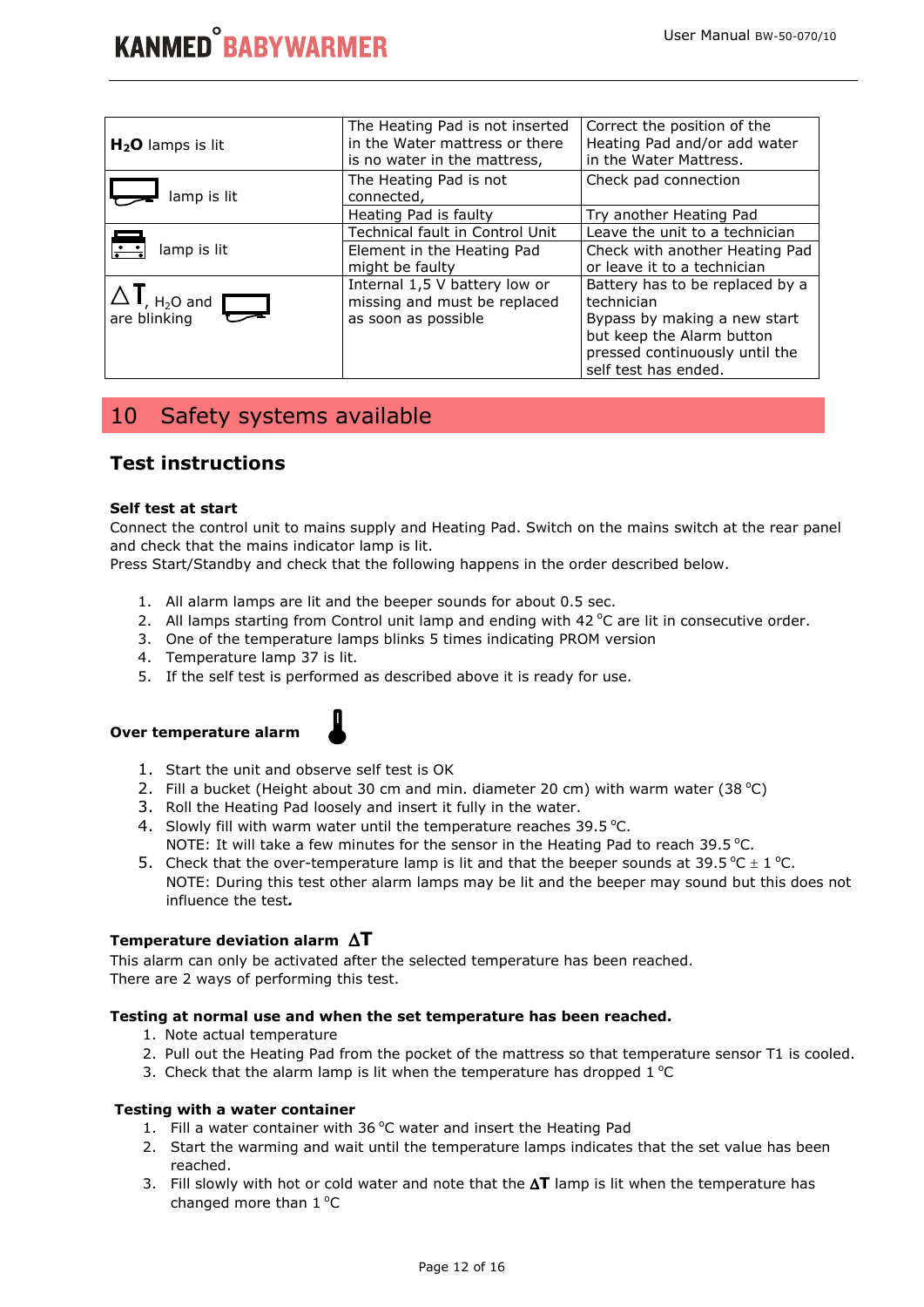## **KANMED<sup>°</sup>RARYWARMER**

#### **Missing Water Mattress alarm H2O**

- 1. Start the unit and observe an "OK" self test.
- 2. Place the Heating Pad without the Water Mattress on a flat surface.
- 3. Wait 5 to 7 minutes and check that the H2O alarm lamp is lit.
- NOTE: The Heating pad must be at room temperature before starting this test.

## **Heating Pad fault alarm**

For this test the heating pad is not connected to the control unit.

Start the warming and check that the Heating Pad symbol and the Pad lamp are lit after about 3 sec. and that the beeper sounds.

#### **Supply voltage failure alarm**

For this test the unit must be assembled completely with Water Mattress and Heating Pad

- 1. Start the warming
- 2. After about one minute, select a temperature different from  $37^{\circ}$ C and make a note of it.
- 3. Wait about 2 minutes and then disconnect the supply voltage by using the mains switch or pulling out the mains plug.
- 4. Check that the temperature lamp is off and that the Control unit lamp starts to blink and that the acoustic alarm beeps intermittently for at least 10 minutes
- 5. Switch on supply voltage again and check that the self test is performed OK and that the warming starts at the value selected before supply voltage interruption.

#### **Internal 1.5 V battery test**

This test may only be done by a qualified technician. During this test the heating pad must be connected and the internal 1,5 Volt battery removed from its holder by opening the Control Unit.

- 1. Press start and check that the red lamps for, ∆**T**, **H2O** and blinks. Press Start/standby
- 2. Make a new start but keep the alarm button pressed continuously until the self test has ended.
- 3. Check that the warming starts i.e. that the missing or "dead" battery can be bypassed.

## 11 Accessories, Spare parts and technical documentation

Your local supplier has all information about available spare parts and accessories or check www.KANMED.se

User Manuals in many languages can be downloaded from www.KANMED.se

KANMED or your local distributor will provide a spare part price list as well as a service manual that contains all information necessary to perform maintenance, and simpler repairs.

| Article number          | Description                                   | Quantity            |
|-------------------------|-----------------------------------------------|---------------------|
| BW-50-002               | Heating Pad BW50                              | 1                   |
| BW-50-003               | Water Mattress BW50                           | 1                   |
| BW-50-025               | <b>KANMED Baby Nest</b>                       | 1(5 pack available) |
| BW-50-005               | Filling Tube BW50                             |                     |
| BW-50-029<br>Anti algae |                                               | Box of 20           |
| BW-50-007               | Battery Cable for Control Unit<br><b>BW50</b> | 1                   |
| Spare parts             |                                               |                     |
| 700-0001                | Fuse T 1A (F1,F2, 220 -240V)                  | Pack of 10          |
| 700-0079                | Fuse T 2A (F1,F2, 110 -115 V)                 | Pack of 10          |
| 700-0324                | Fuse T 3,15A (F3 + F4)                        | Pack of 10          |
| 699-1171                | Mains Cord 230V                               |                     |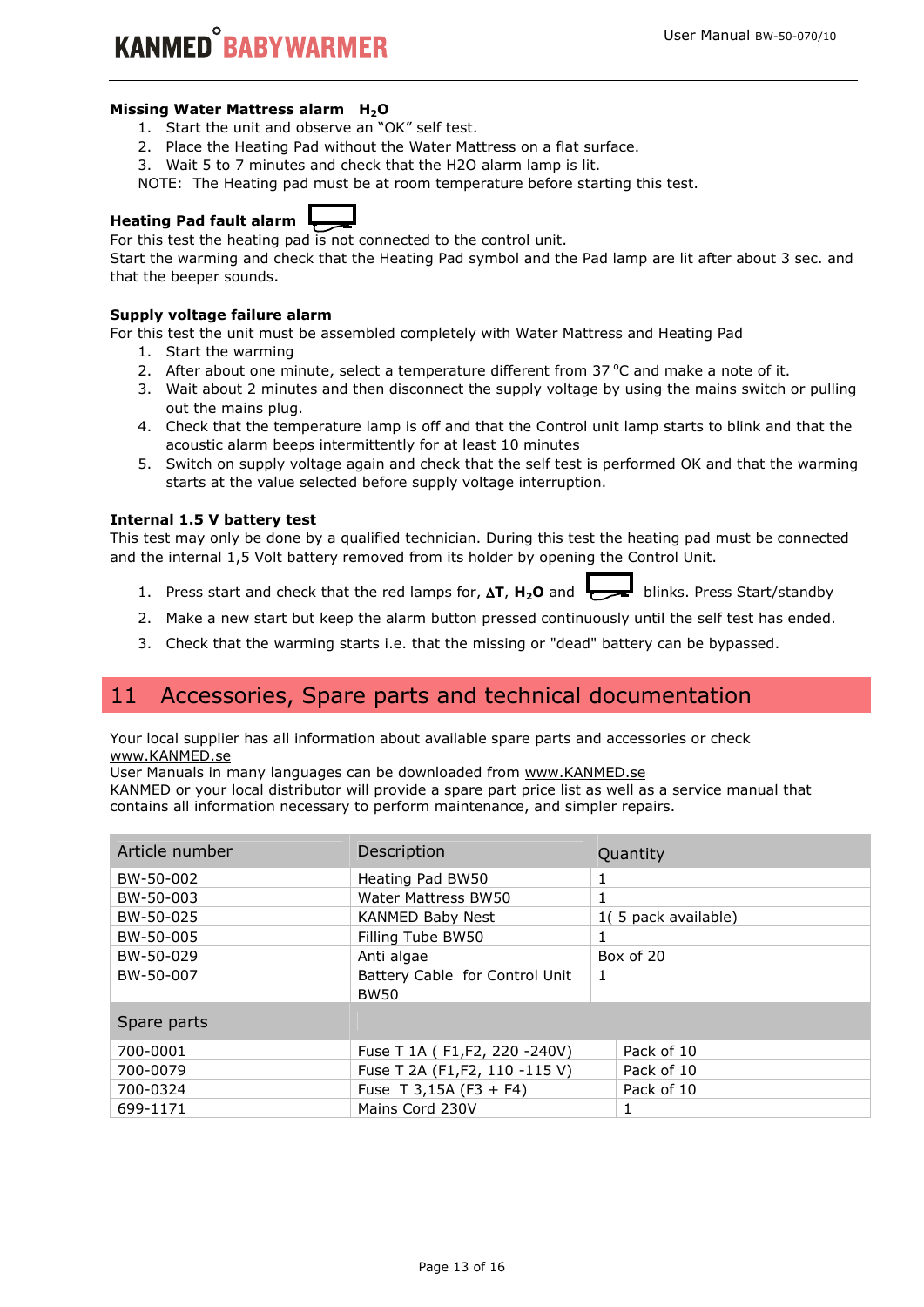## 12 Technical data

| <b>Heating Pad</b>                                                             |                                                                                                         |  |  |  |
|--------------------------------------------------------------------------------|---------------------------------------------------------------------------------------------------------|--|--|--|
| Voltage                                                                        | 24 Volt AC from Control Unit BW-50 when powering with mains power or 24 V DC                            |  |  |  |
|                                                                                | when powering from 24V battery source                                                                   |  |  |  |
| Power consumption                                                              | 50 Watt, 12 Watt when powering the Control Unit from a 12 Volt battery.                                 |  |  |  |
| Dimensions and Weight                                                          | Length 580 mm, With 250 mm, Thickness 2 mm, Weight 0.5 Kg                                               |  |  |  |
| Length of connection cable                                                     | $1,2 \, m$                                                                                              |  |  |  |
| Material cover                                                                 | <b>PVC</b>                                                                                              |  |  |  |
| Watertight                                                                     | Yes, except connector                                                                                   |  |  |  |
| Conductivity - surface                                                         | Not electrically conductive                                                                             |  |  |  |
| Radiation                                                                      | No measurable magnetic and electrical fields                                                            |  |  |  |
| <b>Control Unit</b>                                                            |                                                                                                         |  |  |  |
| Mains power                                                                    | 220 -240 V AC or 110 - 120 V AC                                                                         |  |  |  |
| Battery power                                                                  | 12 - 24 V DC ( Limited warming capacity at 12 V DC)                                                     |  |  |  |
| Frequency                                                                      | 50 - 60 Hz                                                                                              |  |  |  |
| Power consumption                                                              | Max 65VA                                                                                                |  |  |  |
| Temperatures available                                                         | 34 °C - 38 °C in steps of 0.5 °C                                                                        |  |  |  |
| Accuracy                                                                       | $\pm 0.5^{\circ}$ C                                                                                     |  |  |  |
| Resolution                                                                     | $0.5^{\circ}$ C                                                                                         |  |  |  |
| Auditory Alarm                                                                 | 55 dBA Sound level                                                                                      |  |  |  |
| Indication of temperatures                                                     | LED 35 -37 °C are green, 34, 34.5, 37.5 and 38 °C are yellow                                            |  |  |  |
| and alarms                                                                     | $<$ 34, >38 °C are red alarms                                                                           |  |  |  |
| Over temperature alarm                                                         | At a water temperature of 39.5 $\pm$ 1 <sup>o</sup> C                                                   |  |  |  |
| Dimensions and Weight                                                          | Length 210 mm, With 165 mm, Height 120 mm, Weight about 3 kg                                            |  |  |  |
| Fuses F1, F2                                                                   | 220-240 V AC: T 1A L250V, 110-120 V AC: T 2A L250V                                                      |  |  |  |
| Mode of use                                                                    | Designed for continuous use                                                                             |  |  |  |
| Water protection                                                               | Drip proof when installed according to section 2                                                        |  |  |  |
| <b>Internal Battery</b>                                                        | Alkaline, 1.5V size LR6(AA) (Only for power failure alarm)                                              |  |  |  |
| <b>Water Mattress</b>                                                          |                                                                                                         |  |  |  |
| Dimensions and Weight                                                          | Length 600 mm, With 270 mm, Height 30 mm,                                                               |  |  |  |
|                                                                                | Other sizes might be available. Please contact your local supplier.                                     |  |  |  |
|                                                                                | Weight about 0.5 kg                                                                                     |  |  |  |
| Material                                                                       | <b>PVC</b>                                                                                              |  |  |  |
| Anti Algae recommended                                                         | KANMED Bottle 119 ml fluid                                                                              |  |  |  |
|                                                                                | Poly [Oxyethylene (dimethylimino) ethylene (dimethyliminio)                                             |  |  |  |
|                                                                                | ethelyenedichloride] 10% Inert ingredients 90%                                                          |  |  |  |
|                                                                                |                                                                                                         |  |  |  |
| <b>KANMED Baby Nest</b>                                                        |                                                                                                         |  |  |  |
| Dimensions                                                                     | Length 650 mm, Width 450 mm Height 50 mm flattened                                                      |  |  |  |
| Material                                                                       | Cover: High quality cotton and polyester                                                                |  |  |  |
|                                                                                | Filling of collar: Polyester fibre. Always tumble dry                                                   |  |  |  |
| Washing                                                                        | Recommended temperature 60°C, Can tolerate 90°C but may shorten lifetime                                |  |  |  |
| Other sizes and materials are available. Please contact your local supplier.   |                                                                                                         |  |  |  |
| <b>Warming Capacity</b>                                                        | (Fill with warm water to reduce the warming up time)                                                    |  |  |  |
| Normal conditions                                                              | About 4-5 <sup>o</sup> C per hour. (Room temperature about $22^{\circ}$ C and filled with 4,5 litres of |  |  |  |
| water and placed on the mattress of a baby bed and covered with the nest and a |                                                                                                         |  |  |  |
|                                                                                | sheet. Connection to mains or a 24V battery)                                                            |  |  |  |
| 12 V Battery                                                                   | About $1.5^{\circ}$ C per hour up to set temperature minus 6 $^{\circ}$ C                               |  |  |  |
|                                                                                | About 0.5°C per hour up to set temperature minus 2°C                                                    |  |  |  |
|                                                                                | About $0.3^{\circ}$ C per hour up to set temperature                                                    |  |  |  |
| Twin Mattress                                                                  | If not filled with warm water the AT alarm will be activated after 4 hours. Restart and                 |  |  |  |
| the temperature will be reached. A "naked" twin mattress will not reach set    |                                                                                                         |  |  |  |
|                                                                                | temperature due to excessive heat loss                                                                  |  |  |  |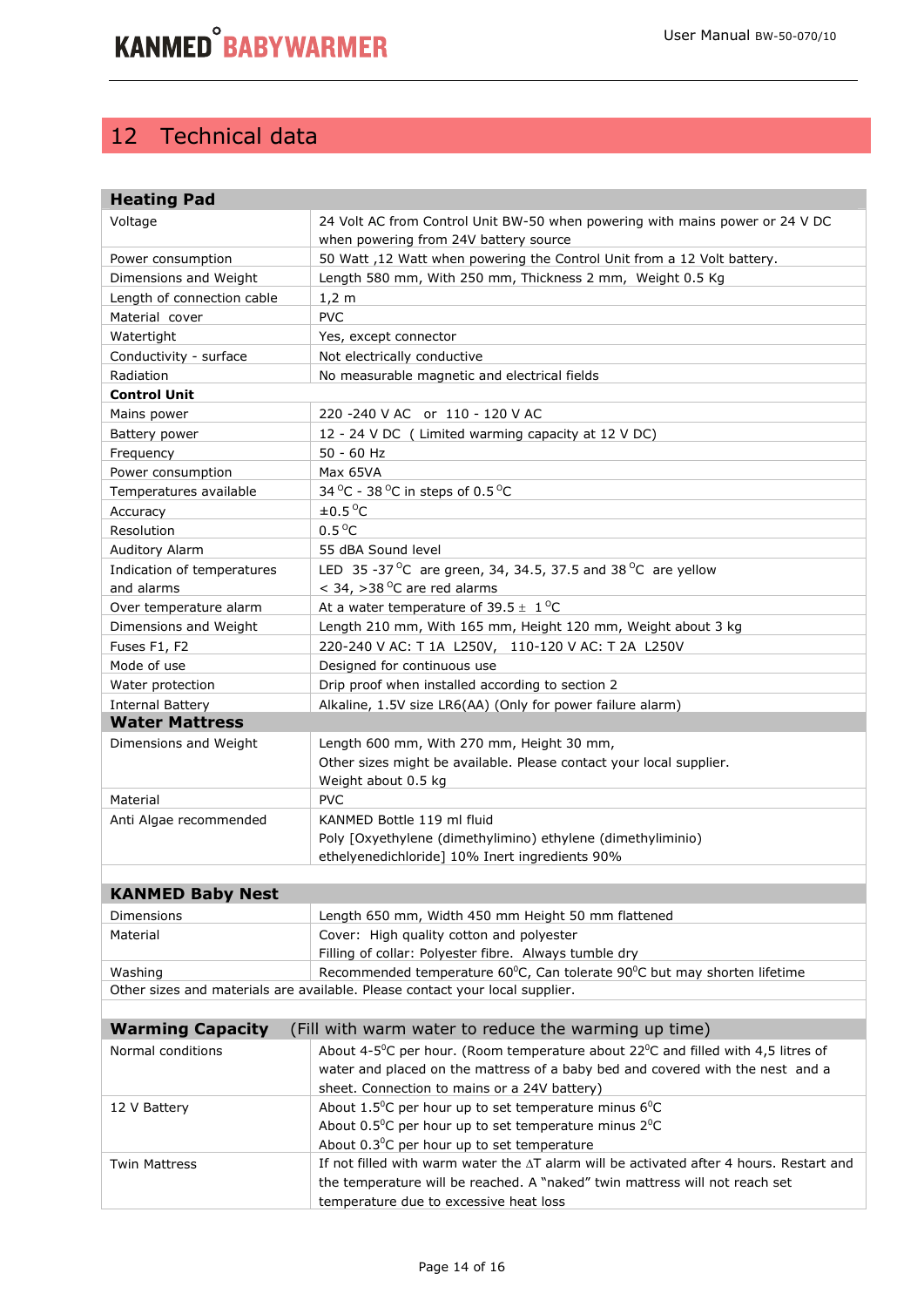| <b>Safety Standards</b>                   |                                            |  |  |  |
|-------------------------------------------|--------------------------------------------|--|--|--|
| <b>Standards</b>                          | EN 60 601-1, EN 60 601-1-2, EN 60 601-2-35 |  |  |  |
| Protection type                           | BF, Defibrillator safe Class I             |  |  |  |
| CE marking                                | Fulfils MDD 93/42 EEC. MDD class IIB.      |  |  |  |
|                                           | (EC 0413= Intertech SEMKO, Sweden)         |  |  |  |
| <b>Environmental Conditions / Storage</b> |                                            |  |  |  |
| Surrounding temperatures                  | In use: $+10$ to $+34$ <sup>o</sup> C      |  |  |  |
| Storing                                   | $-40$ to $+70$ <sup>o</sup> C              |  |  |  |
| Humidity                                  | 10 - 100%, condensing                      |  |  |  |
| .                                         |                                            |  |  |  |

#### **EMC Guidelines**

The BW-50 Baby Warming system should not be used adjacent to, or stacked with other equipment. If adjacent or stacked use is necessary, the BW-50 Baby warming system should be observed to verify normal operation in the configuration in which it is used.

Additional EMC information can be found in the service manual.

#### **Connection to battery**

If the Control Unit is to be connected to a battery (12-24 V, from a vehicle etc.) use the Battery Cable BW-50-007. Connect the battery cable to the Battery inlet and secure it with the locker ring. Connect the other end (fitted with cigarette lighter plug) to the vehicles cigarette lighter socket or similar outlet. If the lighter plug has to be changed to another model or if the power is taken from batteries directly then note that the white cable is **+** and the brown is **-**  (minus)

#### **Modifications**

Any modifications on the control unit, heating pad and water mattress will void KANMED's responsibilities totally and are not allowed without the written consent of KANMED.

#### **Expected lifetimes**

Control unit BW-50 Kanmed warrants a safe lifetime for Control unit BW-50 of 10 years from first day of use. This is under the condition that the unit has been serviced according to the user and or service manual and that the unit has not been modified or changed in any way or for any reason.

Heating Pad. Heating Pads are consumable products and the expected lifetime is one to two years depending how they are handled and how often they are used.

## 13 Warranty

KANMED warrants the purchaser that the Control Unit BW-50, Heating Pad BW-50-002, are free from defects in material and workmanship for a period of 12 month from the date of delivery.

The KANMED Baby Nest and associated parts are warranted to be free of defects at the time of delivery. The sole obligation of KANMED with respect to any such defect is limited to the repair with new or remanufactured parts or, at the discretion of KANMED, replacement of the equipment or refunding of the purchase price.

This warranty shall not apply if the product has been modified, adjusted or repaired other than by KANMED or by organisations authorised by KANMED or modified, adjusted or repaired not in accordance with written instructions provided by KANMED. Neither shall the warranty apply if the equipment has been subject to misuse, negligence or accident.

These warranties are made on the condition that prompt notification of a defect is given to KANMED or its authorised dealers within the warranty period.

KANMED shall have the sole right to determine whether a defect exists.

KANMED shall not in any case be liable for special or consequential damages arising from the breach of warranty, breach of contract, negligence or any other legal theory.

## 14 Disposal



When the KANMED Baby Warmer have reached end of life, it should be recycled in accordance with the EU 2002/96/EC (WEEE) directive if applicable.